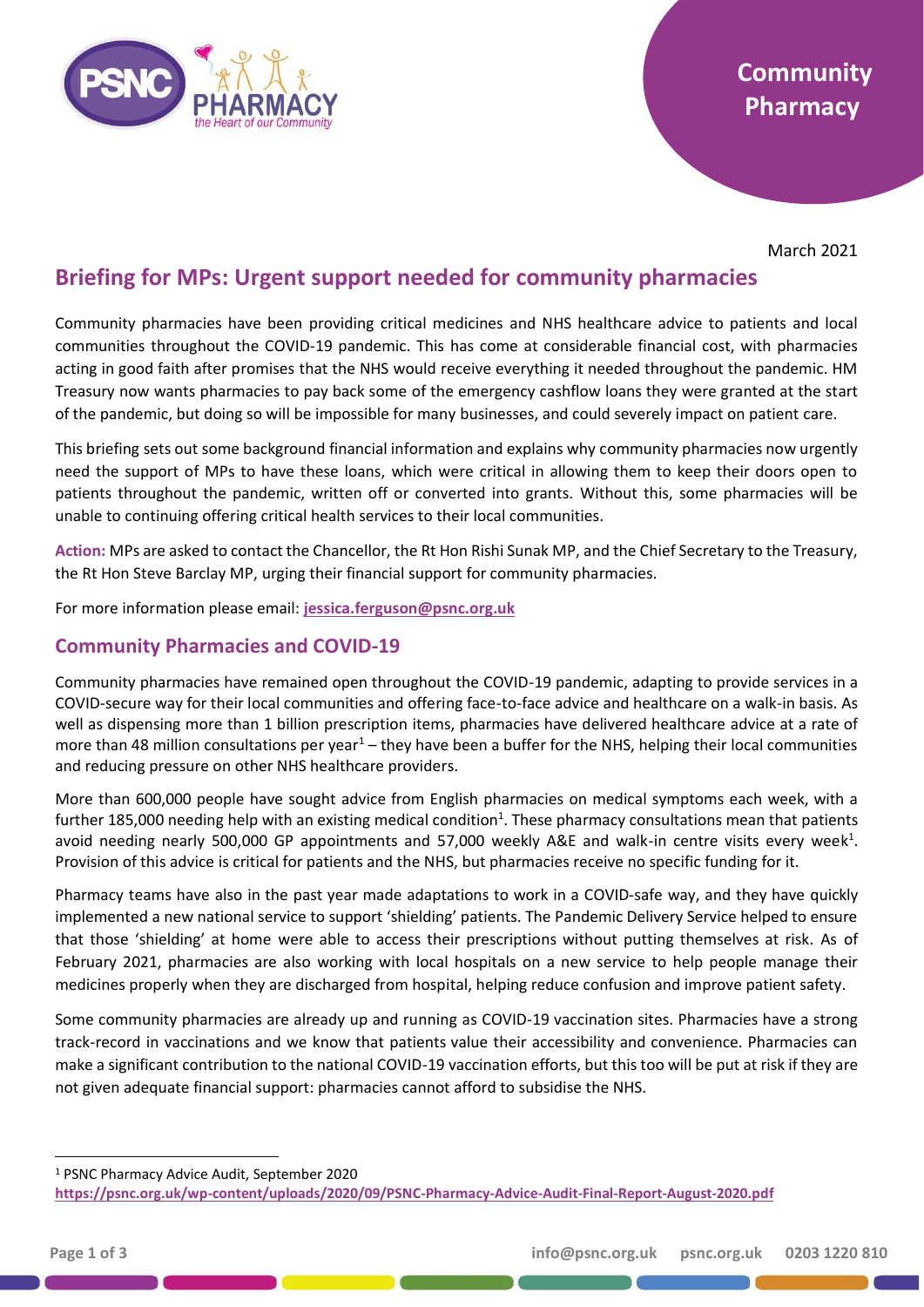

## **Financial pressures facing Community Pharmacies**

Community pharmacies are a key part of NHS primary care: most earn more than 90% of their income from the NHS. The pharmacy sector has been underfunded since funding cuts in 2016, and the problems have been exacerbated in the past year when the COVID-19 pandemic has put a combination of sustained pressures, both operational and financial, on pharmacies. A huge amount of work has been required in dealing with the pandemic and costs to businesses have included increased staffing costs, PPE, cleaning, and social distancing measures. These have been significant and, coupled with a reduction in income from over-the-counter sales and services, this has left many pharmacies facing serious financial challenges.

The systemic underfunding of the community pharmacy sector combined with these pressures are putting many pharmacy businesses in a critical position. Many pharmacy owners are now using their own money to make vital changes to how they work, and some are having to reduce services, opening hours or staff levels to cut down on costs. Large pharmacy chains have also announced significant cost-cutting and reorganisation measures over the past year. A study of independent community pharmacies found that 28-38% were in financial deficit already, and that this would rise to 64-85% without a funding uplift<sup>2</sup>.

We have also seen more than 400 net closures of pharmacies since funding cuts were introduced in 2016, with 613 true pharmacy closures. 327 of the closures have been in the 30% of most deprived areas, having a knock-on effect on local high streets and potentially contributing to growing health inequalities.<sup>3</sup> It is counterintuitive that we should have pharmacies closing in the midst of a pandemic, but without funding support we expect more closures, which means more communities losing their primary link to the NHS.

In terms of support, pharmacies did receive £370m in emergency funding loans to help them to stay open during the pandemic in 2020, but that money has been spent on covering more than £400m of NHS costs, allowing pharmacies to continue offering vital patient services while keeping patients and staff safe. Cashflow modelling suggests many pharmacies cannot afford to pay back these emergency monies. In summer 2020 HM Treasury made an initial offer on reimbursing pharmacy costs throughout the pandemic but this was very constrained. Pharmacy's negotiator PSNC is calling for pharmacies' costs to be fully recompensed: writing off the £370m in emergency loans received by pharmacies last year against those costs would go some way towards achieving this.

#### **Future roles for Community Pharmacies**

Community pharmacies are a critical part of the NHS and they have much more to offer to benefit patients, local communities and local healthcare systems. They are already working with local GPs to roll out referrals from general practice so patients can get quick and convenient access to advice on minor illness from a community pharmacist, and with local hospitals to help people manage their medicines properly when they are discharged from hospital. Over the coming months and years pharmacies could also make real progress on:

- **Prevention**: Healthy Living Pharmacies can do much to help
- Levelling up **health inequalities**, particularly after the pandemic
- Identifying people with **undiagnosed high blood pressure** and other cardiovascular diseases
- Tackling **obesity** and other health factors that have contributed to the UK COVID-19 deaths
- Provision of **enhanced community and public health care**
- Ongoing provision of COVID-19 booster **vaccinations**
- Providing first port of call help to **support GPs** to return to pre-COVID activity

<sup>3</sup> PSNC analysis, January 2021

<sup>2</sup> EY Research for the National Pharmacy Association, September 2020

**[https://www.npa.co.uk/news-and-events/news-item/pharmacies-under-funded-and-at-risk-of-closure-shows-new](https://www.npa.co.uk/news-and-events/news-item/pharmacies-under-funded-and-at-risk-of-closure-shows-new-research-2/)[research-2/](https://www.npa.co.uk/news-and-events/news-item/pharmacies-under-funded-and-at-risk-of-closure-shows-new-research-2/)**